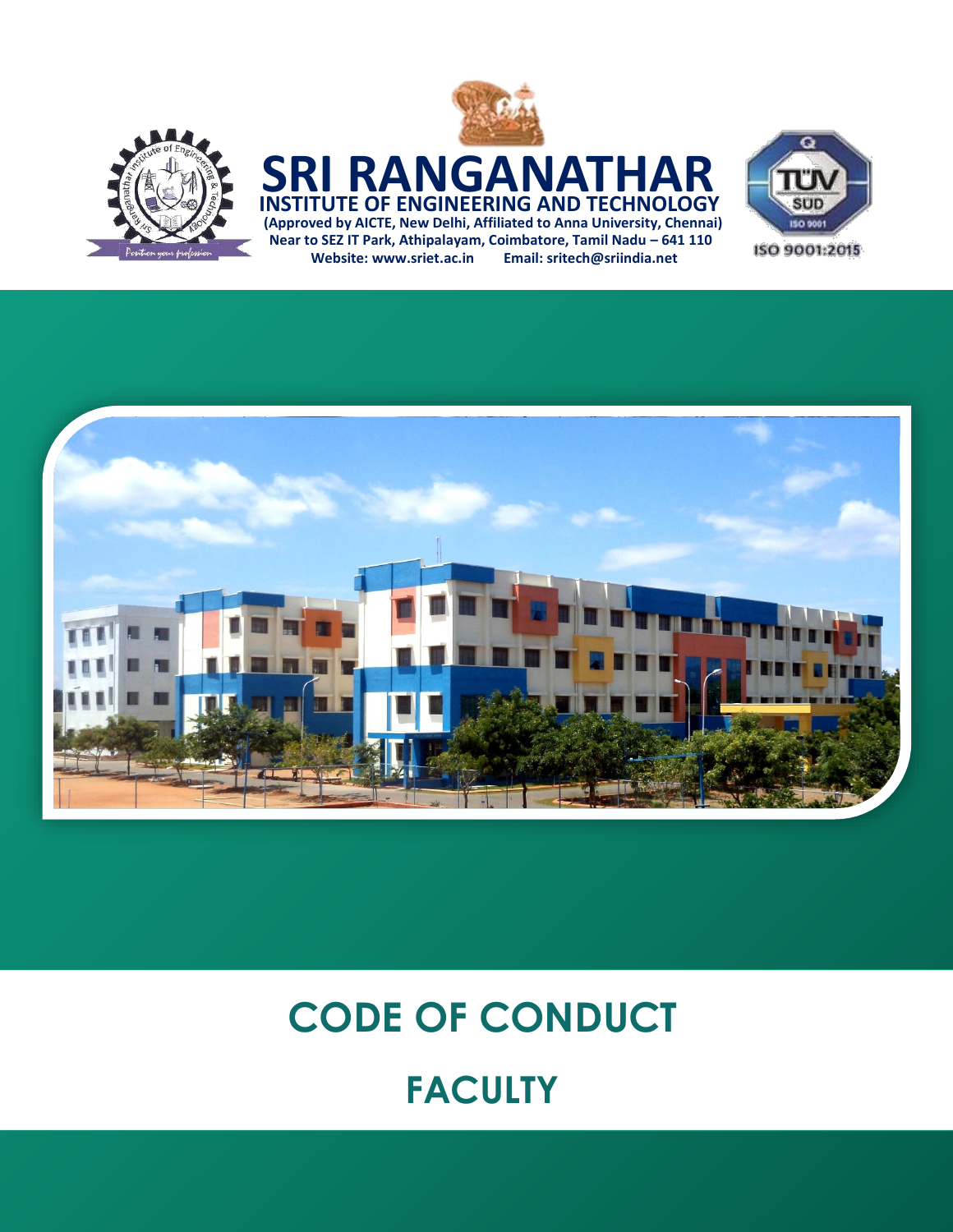## **TABLE OF CONTENTS**

| 6. STUDENTS - LATE COMING 5                                   |  |
|---------------------------------------------------------------|--|
|                                                               |  |
|                                                               |  |
|                                                               |  |
| 10. INSTRUCTIONS TO INVIGILATORS MANUSCRIPTION AND STRUCTIONS |  |
|                                                               |  |
|                                                               |  |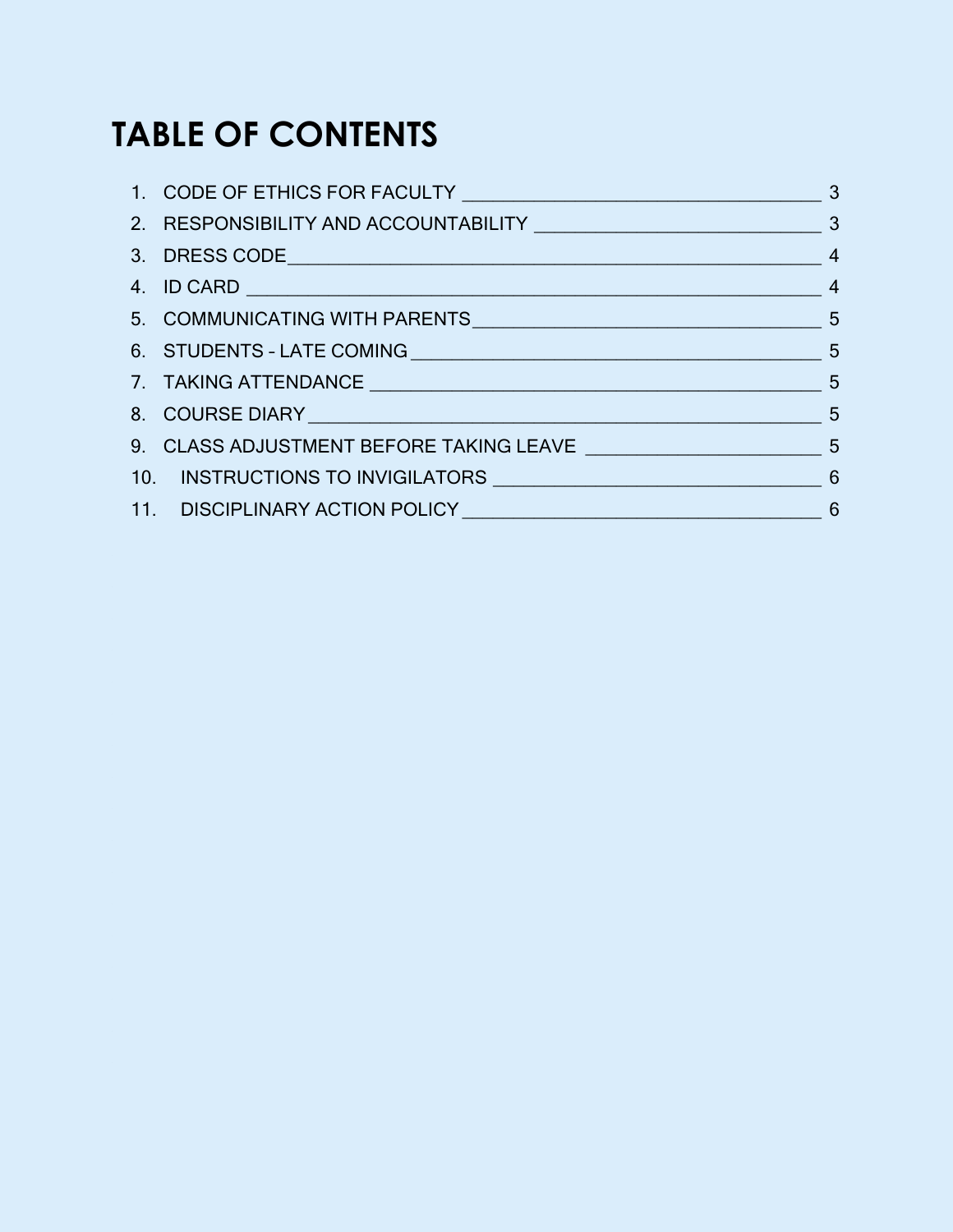

#### <span id="page-2-0"></span>**1. CODE OF ETHICS FOR FACULTY**

In fulfillment of their obligations to the teaching profession, Faculties will:

- Adhere to ethical practices.
- Regard themselves as learners and engage in continual professional development.
- Be truthful when declaring their qualifications and competencies.
- Contribute to the development of academic standards, institution, peer group and students.
- Treat colleagues and associates with respect, working with them in a very congenial environment.
- Be a "whistle blower" when rules and regulations of the Institution is breached.
- Teaching being a noble profession, it is expected that healthy, ethical and society accepted teacher-student relationship is strictly followed.

#### <span id="page-2-1"></span>**2. RESPONSIBILITY AND ACCOUNTABILITY**

- All the employees should strictly follow the HR policy of the Institute.
- Every employee shall maintain absolute integrity & devotion towards duty and also be strictly honest & impartial in official work at all times.
- Every employee is expected to be courteous in his/her interaction with other members of the staff, students and members of the public at all times.
- Faculty members are required to observe the scheduled hours of work during which they must be present at the place of their duty.
- The employee have to register their attendance in both bio-metric system / while starting and closing of their working hours.
- All grievances shall be addressed to the Dean / Principal / CE-HR / Chairman through proper channel.
- The faculty members are expected to maintain a very healthy teacher-student relationship, maintain utmost discipline among the students and uphold the decorum of their position. Faculty should handle the subjects assigned by the Head of the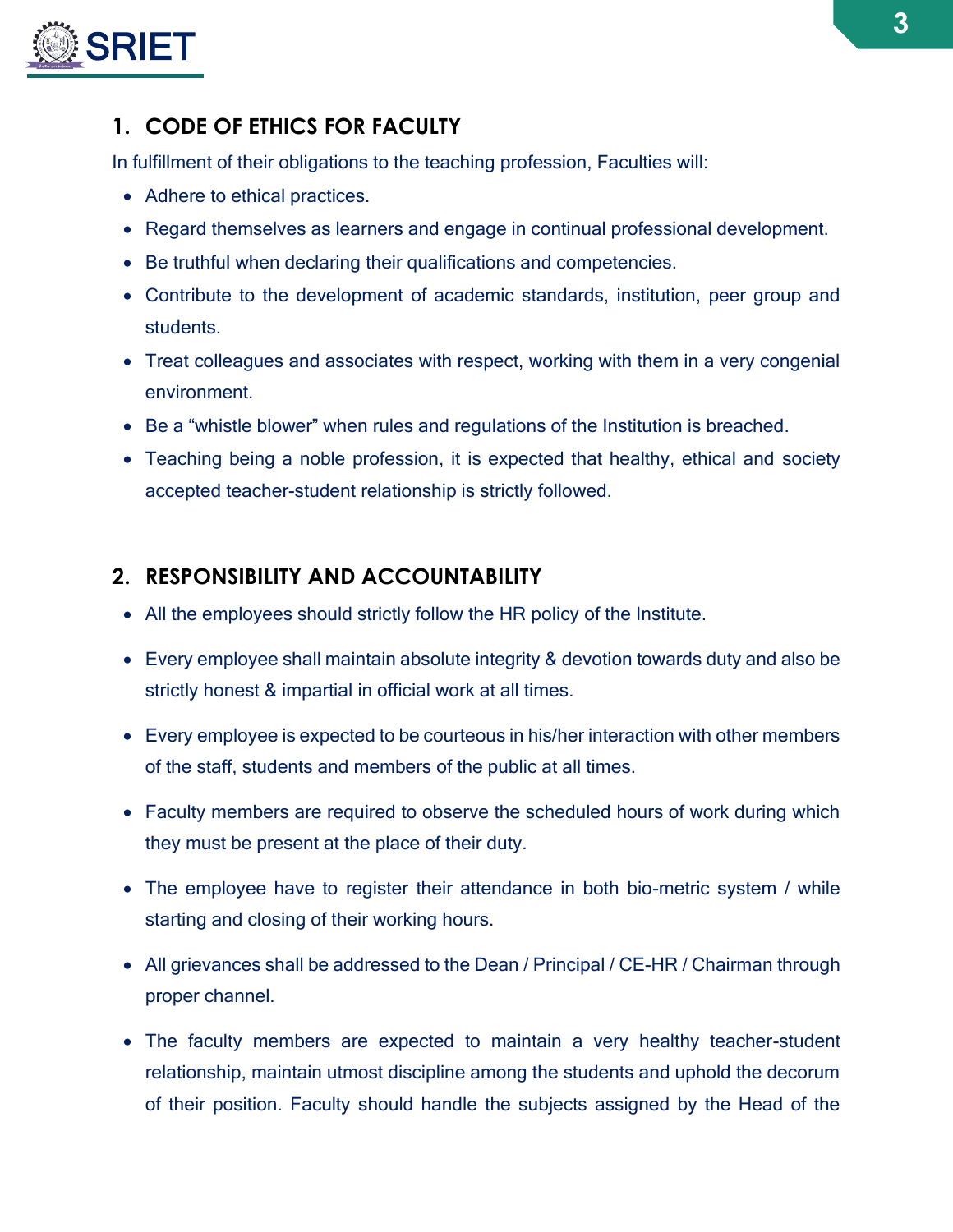

Department / Institution.

- Faculties should complete the syllabus within the time and shall produce good results in the subjects handled by them.
- Tutor Ward & Mentor- Mentee system must be effectively implemented and faculties should monitor the respective group of students who are assigned to them.
- Faculties should be good counselors and facilitators. They would help, guide, encourage and assist the students to ensure that the Teaching-Learning Process is effective and successful. Value based education must be their motto.
- As per the instructions from the Exam Cell, faculty should provide assistance for CIA tests and valued answer scripts should be given on time to the students with required clarifications. Marks for the assignments, CIA Tests, Seminars, if attended, are to be entered in the counseling report and uploaded in University portal.
- Faculties should carry out other academic, co-curricular and organizational activities that may be assigned to them from time to time.
- Faculty should avoid using mobile phones inside the campus during working hours.
- Faculty staying in the hostel and Wardens should ensure the rules & regulations of hostel are strictly followed by inmates.

#### <span id="page-3-0"></span>**3. DRESS CODE**

Following is the dress code for the faculty of Institute:

- Gentlemen : Formals Tucked in shirts and shoes
- Ladies : Saree and Overcoat

#### <span id="page-3-1"></span>**4. ID CARD**

- All the staff members both teaching and non-teaching have to wear the identity cards compulsorily with in the campus.
- Staff should avoid taking ID cards from students when they are involved in undesirable activities. ID cards can be demanded only to ascertain the identity of students. After noting the details of student, ID card must be returned to the student concerned on the spot.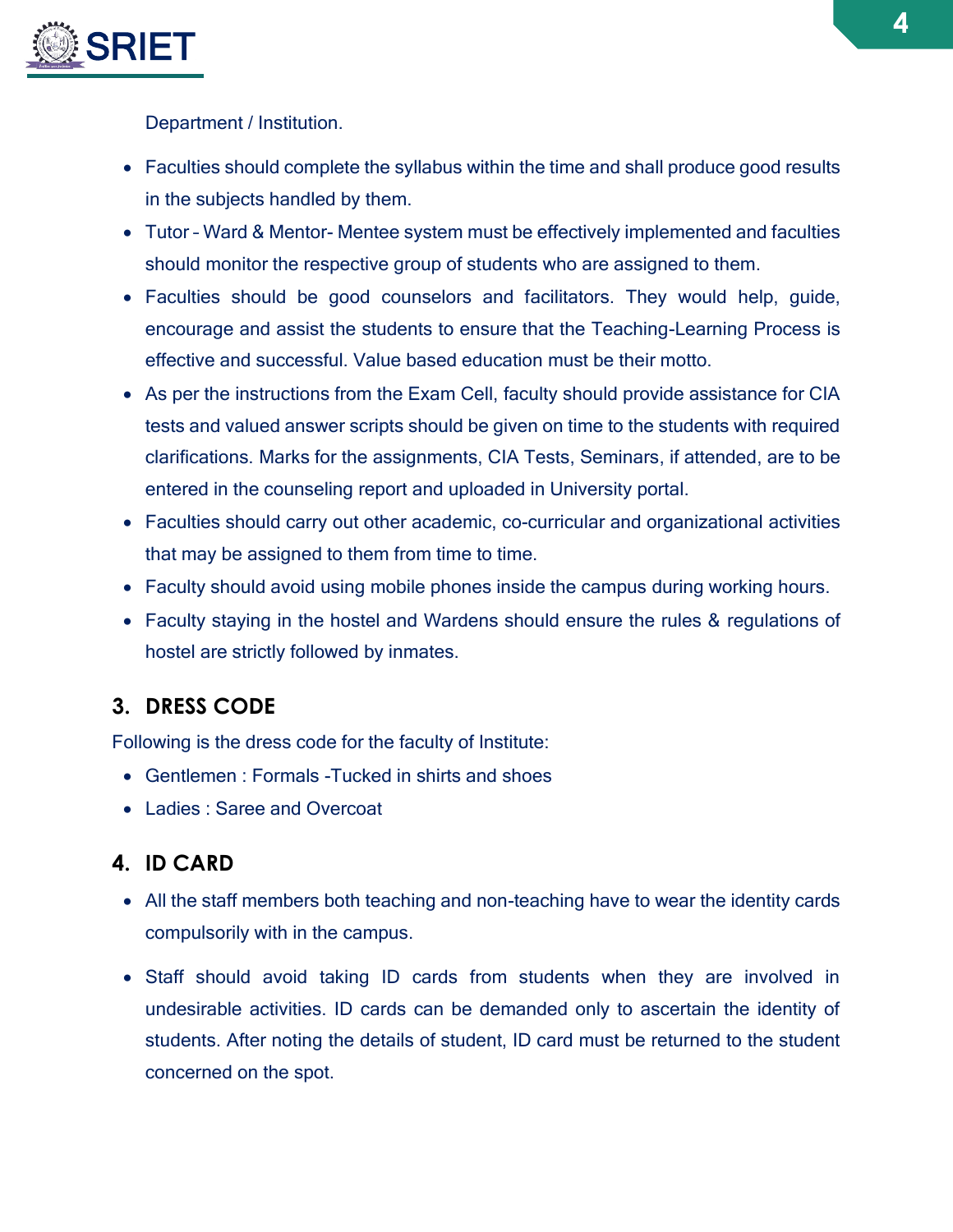

#### <span id="page-4-0"></span>**5. COMMUNICATING WITH PARENTS**

Faculty should not summon parents to the Institute without the knowledge of HOD. However, the Class Advisor / Tutor may communicate to the parents about their wards' achievements, progress and behavior.

#### <span id="page-4-1"></span>**6. STUDENTS – LATE COMING**

- Students should not be denied admission into the Classrooms / Labs when they report late for the classes. However, such students will lose their attendance for those classes. Continued / repeated late coming shall brought to the notice of HOD / Dean / Principal.
- Faculties must desist from awarding physical punishments or threatening the student in the name of marks or other punitive action for indiscipline, misbehavior or insubordination in the classrooms. However, they can warn such students and also report to the HOD / Dean / Principal for necessary action.

#### <span id="page-4-2"></span>**7. TAKING ATTENDANCE**

- Staff members must take attendance with in first 5 minutes of starting the period.
- Students who are violating dress code must not be allowed to attend the classes, laboratories and library. Faculty members must report such cases to the Admin. Office for cancellation of attendance for that day.

#### <span id="page-4-3"></span>**8. COURSE DIARY**

Ever faculty must maintain course diary for each subject offered during semester/year. It shall have following details: Syllabus, Lecture Plan, Timetable, Lecture notes for each period, Question bank etc…

#### <span id="page-4-4"></span>**9. CLASS ADJUSTMENT BEFORE TAKING LEAVE**

As per the policy of the Institute, faculty members must adjust their classes and show the consent of the substitute teacher to the HOD before going on leave. All the staff members are advised to strictly follow the above procedure, failing which the leave will be treated as loss of pay.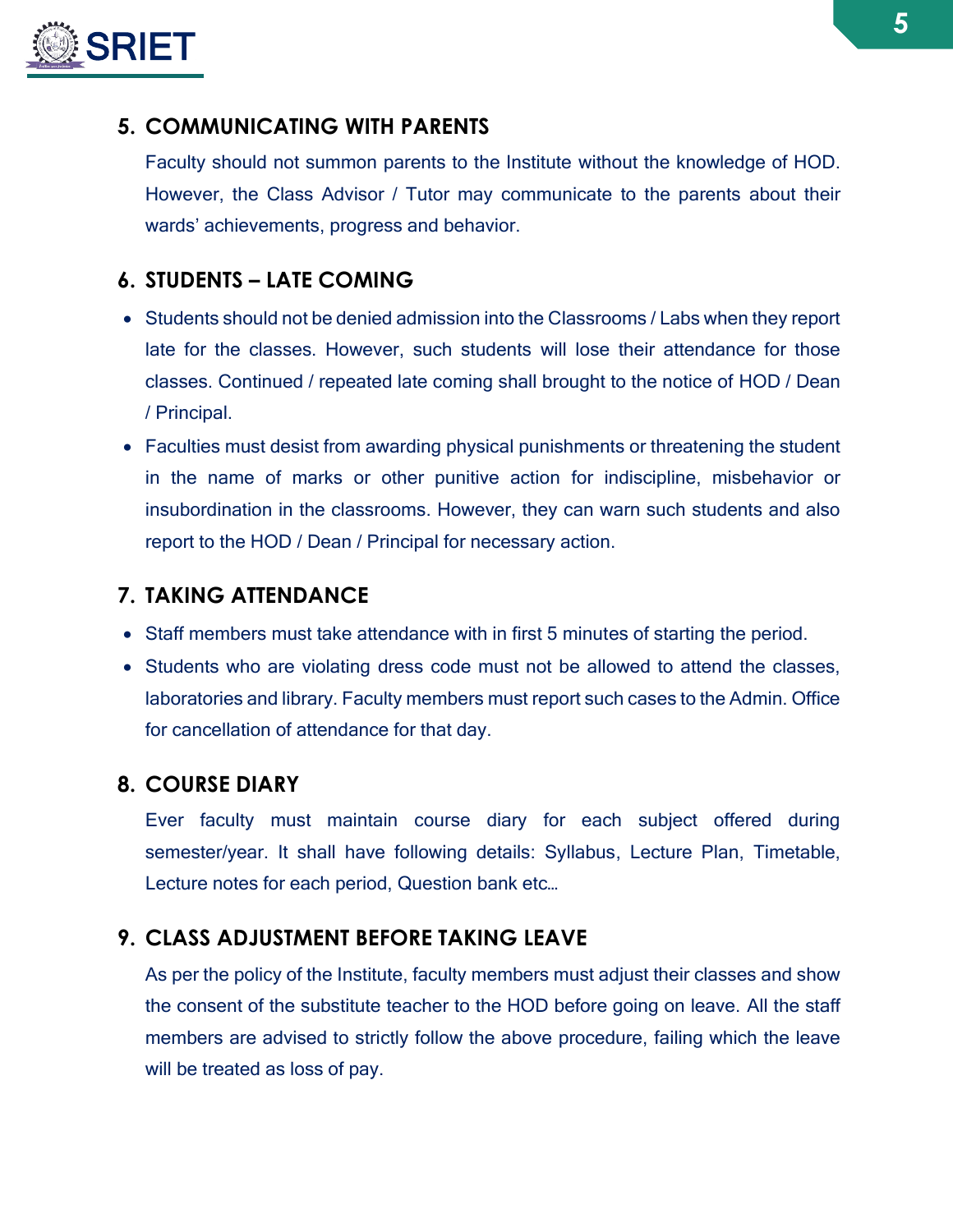

#### <span id="page-5-0"></span>**10.INSTRUCTIONS TO INVIGILATORS**

- Report to the Chief Superintendent at least 30 minutes before the commencement of Examination.
- Collect the seating arrangement / Answer Booklets / other Examination stationeries and be present at the respective hall at least 15 minutes prior to the commencement of examination.

#### <span id="page-5-1"></span>**11.DISCIPLINARY ACTION POLICY**

- It is for the employer to set and maintain satisfactory standards of conduct and performance at work. Employees are clear about the standards that are expected from them and about the consequences in case they are not met. Disciplinary arrangements are therefore an important part of an employer's overall responsibility. Although disciplinary action involves sanctions against an employee, the primary purpose is to maintain and improve standards.
- The purpose of these procedures and disciplinary rules is to establish equitable and consistent standards throughout the institute and to ensure that disciplinary action is fair and reasonable in the circumstances of each case.
- A written report, preliminary enquiry, show cause notice, obtaining reply, formal enquiry, enquiry report, show cause notice on the proposed punishment and final orders are part of the disciplinary action in which Principal of Natural Justice will be strictly followed.
- Following are some of actions, which are unacceptable to the institute and often results in disciplinary action:
	- **Insubordination**
	- **E** Theft
	- Any activity that is considered against law, ethical or moral values resulting in moral turpitude
	- **Any action bringing discredit to the Institute**
	- Falsifying, grafting, or forging of any record, report, or information